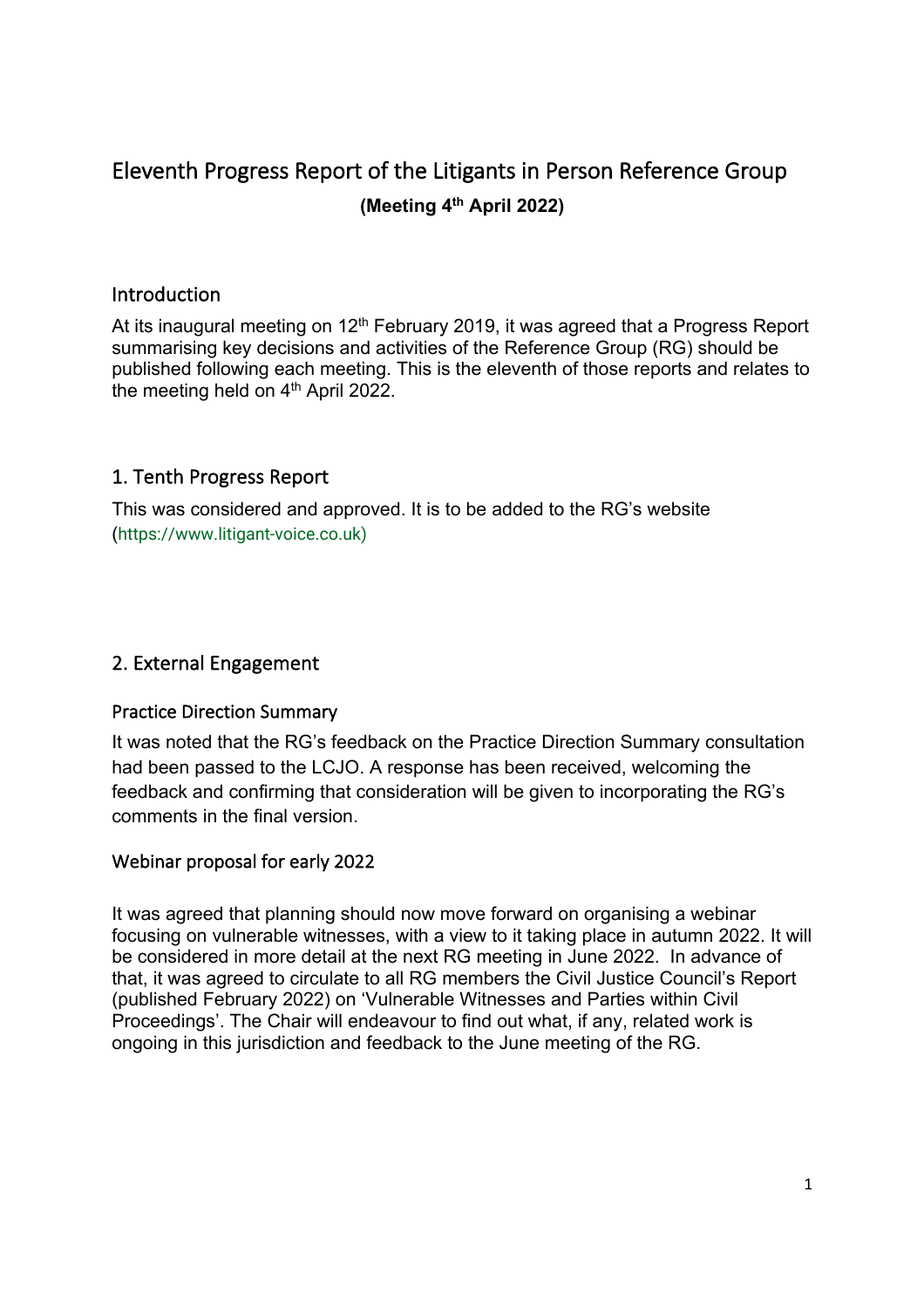# 3. Courts' Modernisation Programme

#### Engagement with the NICTS Modernisation Team

 It was agreed that the presentation and engagement with NICTS on 11th January 2022 had been very worthwhile and accordingly, the Chair was asked to invite the Chief Modernisation Officer and the Head of Digital Modernisation to meet annually with the RG to review developments and issues of common interest. This would help to maintain an ongoing working relationship between the RG and the NICTS which both had agreed at the January meeting, is very important as the Modernisation Programme rolls out.

# **DOJ digital guide**

 It was noted that DOJ had welcomed the feedback from the RG on the digital guide (currently in development) on attending a Family Court for the first time. It was also noted that DOJ hopes the guide will be available by the end of May 2022 and should be available on both the DoJ and UU websites.

# **Engagement with the Judicial Studies Board**

 Both the findings of the UU research report (2018) and the work of the RG over the past three years have highlighted ongoing concern about the attitudinal barriers faced by litigants in person navigating the court system. Amongst the barriers identified on a number of occasions in the course of the RG's work, have been comments made by judges which may have an alienating or undermining impact on litigants in person The RG is concerned that this can cause anxiety/distress and potentially impedes a litigant's effective participation in proceedings.

 All agreed that in order to raise awareness of this again and in the interests of wider engagement with other stakeholders in the justice system, an invitation should be extended to the Secretary of the Judicial Studies Board to meet with the RG to update the Board on the work of the RG and highlight some of the key themes (including the impact of persisting attitudinal barriers) that have emerged from the RG's work over the past three years.

# 4. UU Website

# Family Law Information and Pathfinder Tool (UU)

 The RG has been monitoring with interest, over a number of months, progress in the development of the Family Law Information and Pathfinder Tool, which was formally launched by UU on 13<sup>th</sup> April 2022 and available on the UU website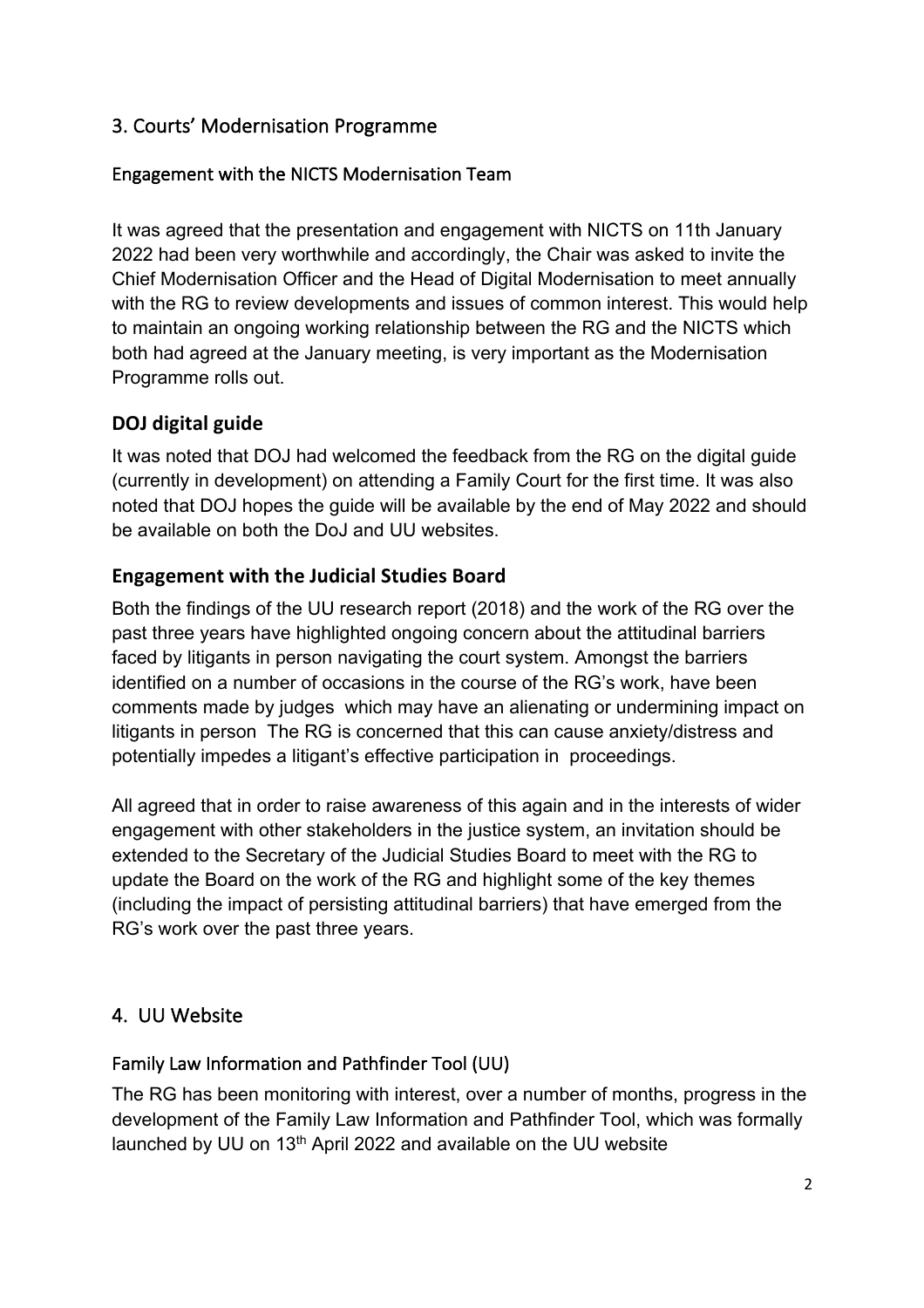(<https://www.ulster.ac.uk/familycourtinfo>). A number of RG members had been involved in its development or provided feedback to the UU research group.

 The Information and Pathfinder was variously described by RG members as "transformative", "a serious contribution for those who don't have representation" and "an impressive and valuable piece of work". The RG was also encouraged to note that the Information and Pathfinder have taken forward many issues/areas of difficulty highlighted by the RG over the past three years.

 The RG congratulated UU on this very significant "first" for this jurisdiction. It will undoubtedly provide real, practical and much needed assistance for litigants (most particularly those without legal representation) navigating the Family Law courts system.

system.<br>It was also highlighted that it has the potential to provide a template for other areas of court business in the future, as the modernisation of the courts moves forward.

 In response to an enquiry about the maintenance of the Information and Pathfinder into the future, the RG was pleased to note that DoJ is currently in active discussion, with UU about how this will be achieved.

# *5. Annual Review of Terms of Reference*

Following review, it was agreed that no substantive change is required at this stage.

In particular, it was confirmed that:

- • The balance in membership between litigant in person members and others should be maintained
- • If possible the chair should continue to be someone who is familiar with the key issues but who comes from an independent perspective
- • Whilst the WFH guidance remains unchanged, RG meetings will continue to take place remotely. Going forward, the RG is open to holding meetings on a hybrid basis as this may better facilitate attendance at meetings.
- • Efforts will continue to recruit new members to the vacant litigant in person position.